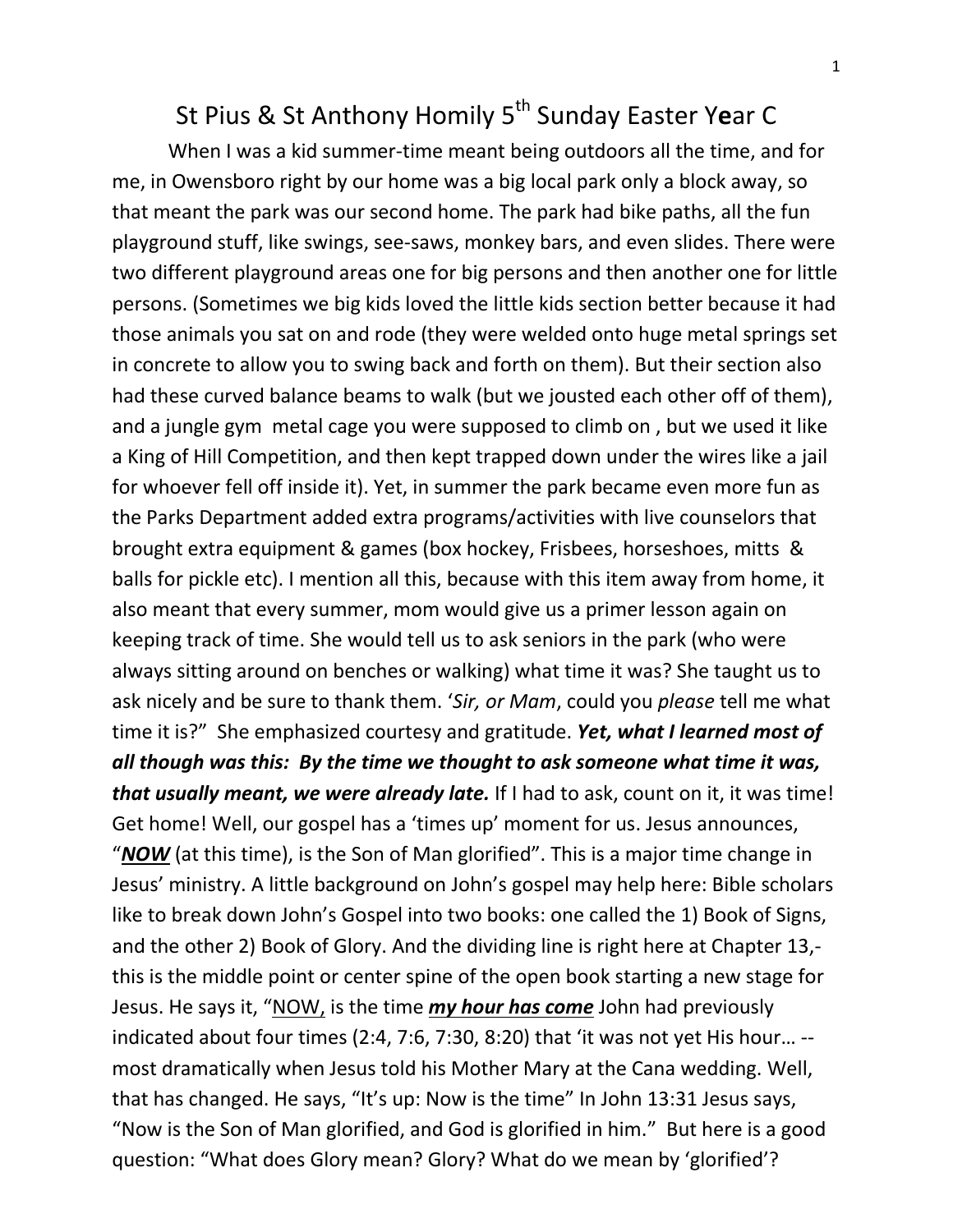When we call something glorious, what does that mean? Maybe we are thinking of a great dramatic conclusion to a Broadway play, and say "It was glorious!" Or a grand finale at the symphony orchestra concert? Or a parting shot of a definitive military conquest against all odds? Or even a sport game's gravity defying play like maybe we saw last week with a slingshot win of an underdog horse coming from the back of a pack (and he only got in race the day before because another one scratched!) to win in the last seconds of the KY Derby (Rich Strike!) Wasn't that a glorious Run! And while the world may encourage self-glory, with constant 'Look at me' attitudes, Jesus reveals an opposite Glory. The Glory of other people being exalted by me, the glory of pulling up or building up others. Jesus says true glory is never about itself, it is never claimed up front. Back in ….. = John 8:54 He had said, "If I glorify Myself, My glory means nothing." So, true glory is never about self, but is always about others being served. If we claim glory for our self, it instantly spoils it (nothing noble about that). Think of the examples of glory I just mentioned. When there is a military victory, generals know the contingencies of events on the ground & the need for not only courageous front line soldiers, but also of air support, intelligence, recon and logistics personnel needed to engage and overcome. Or what do great athletes say when asked about awesome plays? They humbly say, "The Quarterback put the ball right where I was running" or the quarterback says 'My line gives me plenty time to find the right play' or even the wildest slam dunk in basketball leads to a humble player saying, "thanks to Jimmy's rebound and fast pass, I could made a break and the whole court opened up to me" True glory is shared. Or I like to say that **glory deflects itself**, it shines off on to others. Again think of actors/actresses in great movies: when they are awarded honors, we all know the list of how many people should receive the honor too! (*We know the speech: "I want to thank my agent, producer, supporting actors, screen crew, better thank, the makeup and wardrobe-they are the real ones to make you look good!")* Or with the great symphony performance, who gets credit: the conductor! And that is just what he/she does: Conducts. Notice that NAME: He/she is only acting as conduit for the glory of others—the many people and instruments, that he/she channels toward the audience. And even with the derby horse winner, who knew before Rich Strike had that after race skirmish with its own 'lead horse' as he tried to bite it, that derby winners would be 'led-escorted' by another horse back to the stable. How many times are heroes dragged in front of a camera and celebrated, and they say, "I didn't do anything but my job, what anybody would do, I just jumped in to help".